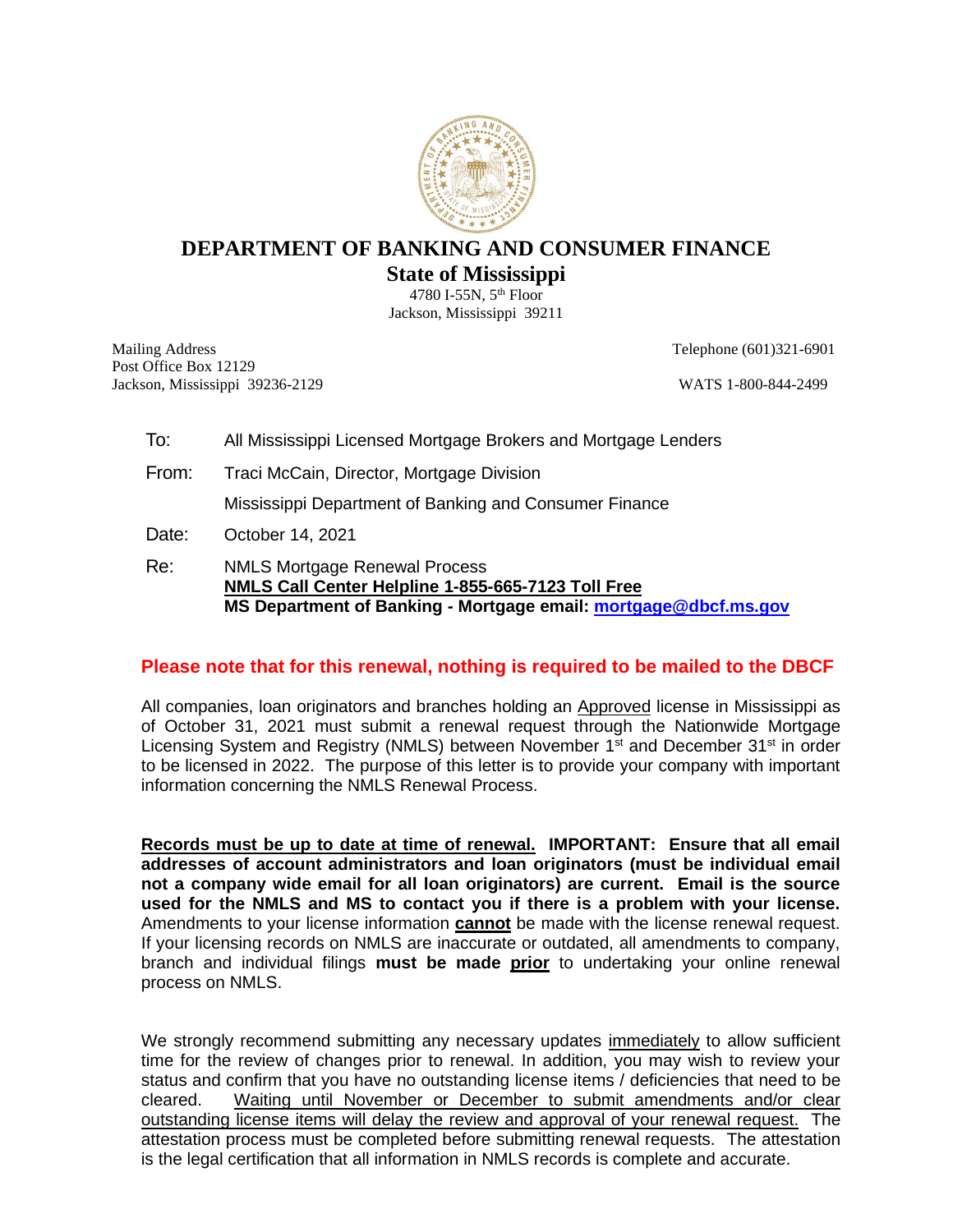**Only licenses in an "Approved" status may be requested for renewal.** If one or more of your company's licenses (including branch and loan originator licenses) are not in an Approved status, it will not be eligible for renewal. If your license status reflects any other status than "Approved" (such as Approved-Deficient, Approved – Conditional, Approved – Inactive), please be advised that there are deficiencies on your account that MUST be cleared or amendments that MUST be made through NMLS **prior** to making your renewal request. If you request renewal for an item that is in a status other than "Approved" the renewal will be held until the corrections are made. **PLEASE NOTE THAT ONCE THE RENEWAL REQUEST IS RECEIVED, ALL DOCUMENTATION – INCLUDING INFORMATION TO CORRECT DEFICIENCIES – MUST BE RECEIVED WITHIN THIRTY (30) CALENDAR DAYS MAXIMUM. NO EXTENSIONS WILL BE GIVEN FOR ANY REASON PAST THE 30 DAY MAXIMUM! THE RENEWAL WILL BE DENIED AND THE INDIVIDUAL OR COMPANY MUST REAPPLY WITH AN INTIAL LICENSE REQUEST IN ORDER TO BE LICENSED IN MISSISSIPPI.** 

## **NMLS Renewal Process**

#### **Renewal Requirements**

In order to be eligible for renewal, you must continue to meet all licensing requirements of the Mississippi S.A.F.E. Mortgage Act. If your company continues to meet these requirements, your attestation to this fact and submission of a renewal request through NMLS, along with the required documents listed on the Renewal checklist (see the information below), together with payment of the required statutory license renewal fees and NMLS transaction fees (see fee information below) will be required to complete the renewal process.

#### **Attestation**

Companies and individuals may log on to the NMLS website and complete the attestation process and request renewal beginning November 1<sup>st</sup>. Attestation is a company's legal certification that: (i) company and branch NMLS records are up to date, (ii) renewal requirements have been satisfied, and (iii) the company meets all license renewal eligibility requirements.

Companies will be required to complete an attestation pertaining to company and branch renewal requests selected for submission each time the Company Renewals Cart is submitted.

IMPORTANT NOTE: All licensed individuals **MUST** log into their NMLS account and attest to **their** personal license information and compliance with renewal requirements for each regulator **before** a renewal request can be submitted for a license held with the regulator. Companies cannot attest to an individual's mortgage loan originator license. Once attestation is complete, either the individual mortgage loan originator or the sponsoring company can submit a renewal request for the license.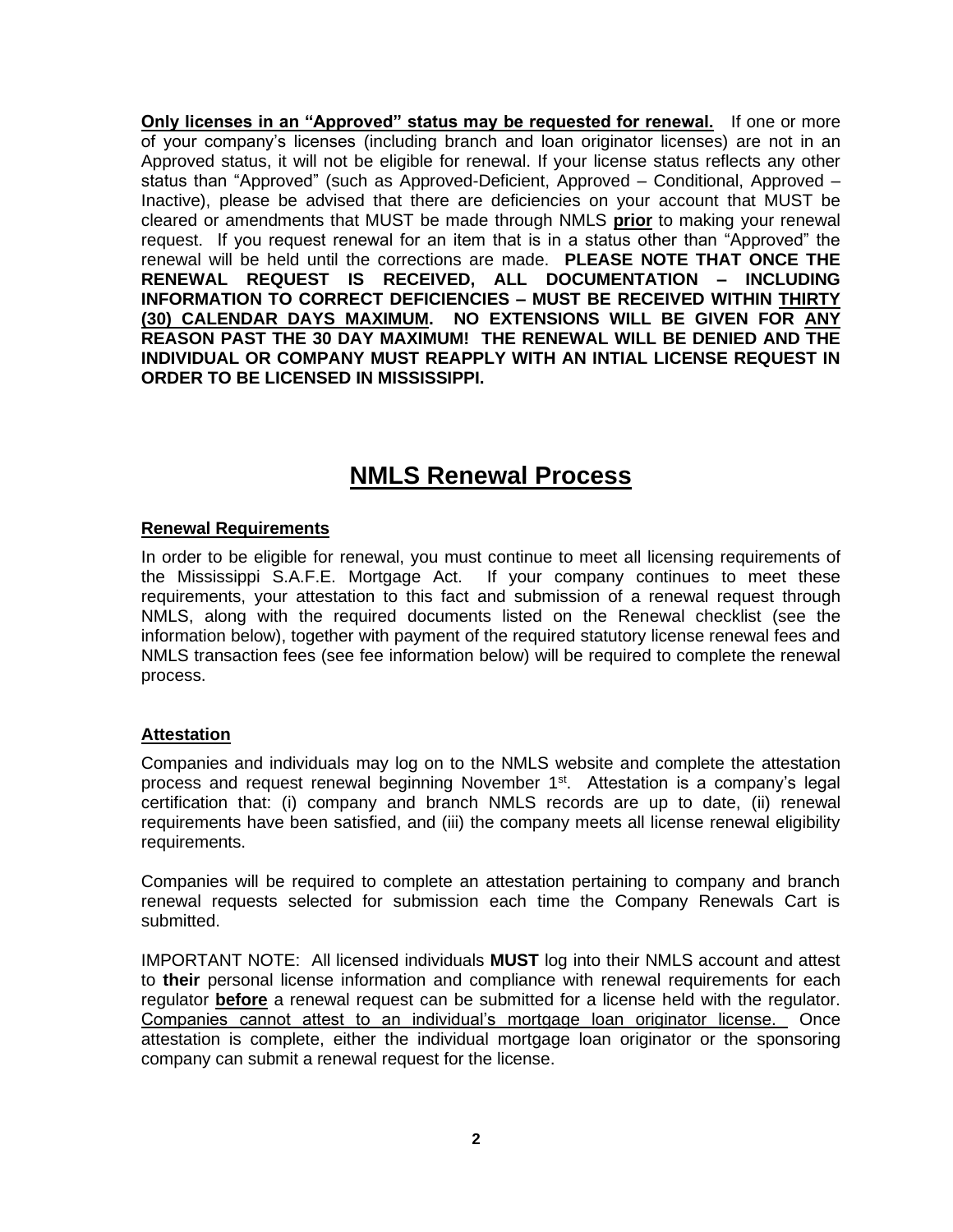#### **Renewal Submissions**

Renewal requests can be submitted starting November 1, 2021, and should be submitted no later than December 31, 2021. If you have a license you do not intend to renew, you should notify the regulator by selecting the "do not renew" option. **NMLS will not accept renewal submissions after midnight (12:00 AM) EST on December 31, 2021**. Please note the time zone difference of your location.

### **Fees**

Cost of renewal: **For the company renewal** (Broker or Lender), remittance of a One Thousand Dollar (\$1,000.00) renewal fee will be collected through the NMLS system. If the renewal request is not made in NMLS **and** the applicable documents are not received by DBCF, on or before December 31, 2021, then the cost of the company renewal will increase to the initial cost of the license, \$1,500.00, not \$1,000.00, along with a penalty of \$25.00 per day until the renewal request is made in the NMLS system **and** the applicable documents are received by DBCF. This will include weekend days and the day received. Postmarks will not be considered. Also, the company must cease operating in Mississippi until the renewal request is approved in the NMLS system after December 31, 2021.

The **renewal fee per loan originator** is a One Hundred Dollar (\$100.00) fee**.** If the loan originator renewal request in NMLS and the applicable documents are not received by DBCF on or before December 31, 2021, then the cost of the renewal will increase from \$100.00 to \$200.00.

The **renewal fee for each branch** is a One Hundred Dollar (\$100.00) renewal fee. If the branch renewal request in NMLS and the applicable documents are not received by DBCF on or before December 31, 2021, then the cost of the renewal will increase from \$100.00 to \$300.00.

**In addition** to the above stated renewal fees for Mississippi, NMLS charges processing fees of \$100 per company license, \$20 per branch license, and \$30 per loan originator license. These fees must be paid electronically through NMLS upon submission of the license renewal request. The processing fees pay for NMLS operations, including system access 362 days per year, financial statement functionality, reports, the ability to maintain and renew licenses, and call center support. **Please note that all renewal fees are not refundable – even in the event of an error on the licensee's part!** In addition to the renewal fee, a \$1.00 payment processing charge is charged by Mississippi on each paid renewal.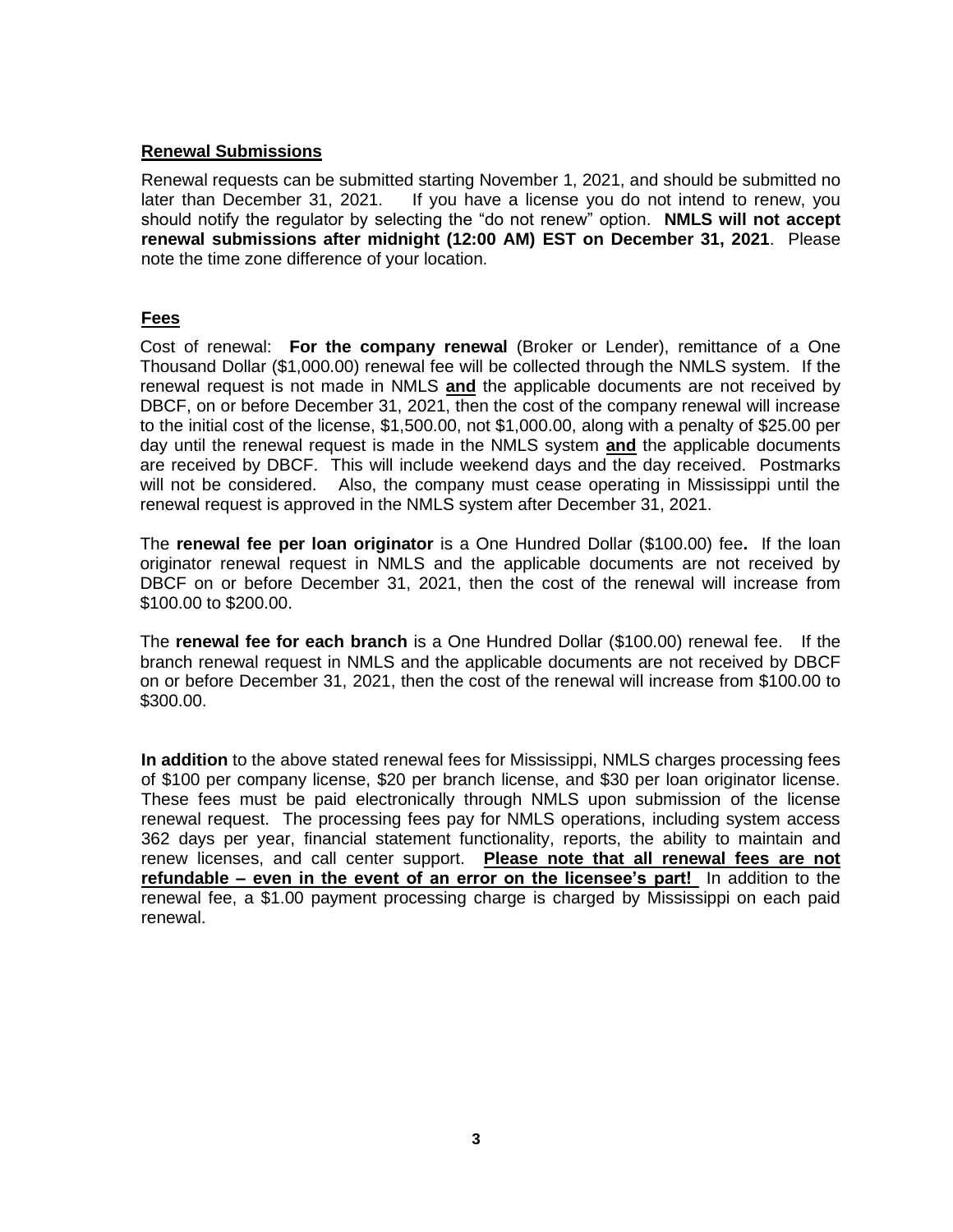# **Requirements for renewal license:**

### **Mortgage Broker and Mortgage Lender License**:

- Surety Bond Coverage: Please see attached Appendix A
- **At least one loan originator licensed at a licensed company location with DBCF must also submit his/her Renewal Request of his/her Loan Originator's License (MU4) and have completed all SAFE requirements. This is a requirement for the company's renewal to be approved.**

### **Mortgage Branch License:**

• No additional information is needed

### **Loan Originator License:**

- Please see attached Appendix B Loan Originator Education Requirements at the bottom of this memorandum to determine the education requirements for renewal of the loan originator. Any questions concerning education must be emailed to [mortgage@dbcf.ms.gov](mailto:mortgage@dbcf.ms.gov) along with the NMLS ID# of the Loan Originator.
- If a Loan Originator License was approved prior to November 1, 2021, then that license must be renewed for calendar / licensing year 2022. Mortgage Licenses approved on or after November 1, 2021 are not required to renew until the 2022 renewal process, which will begin November 1, 2022.
- Loan Originator License renewal requests will **NOT** be approved until the company and any applicable branch license renewal requests are approved.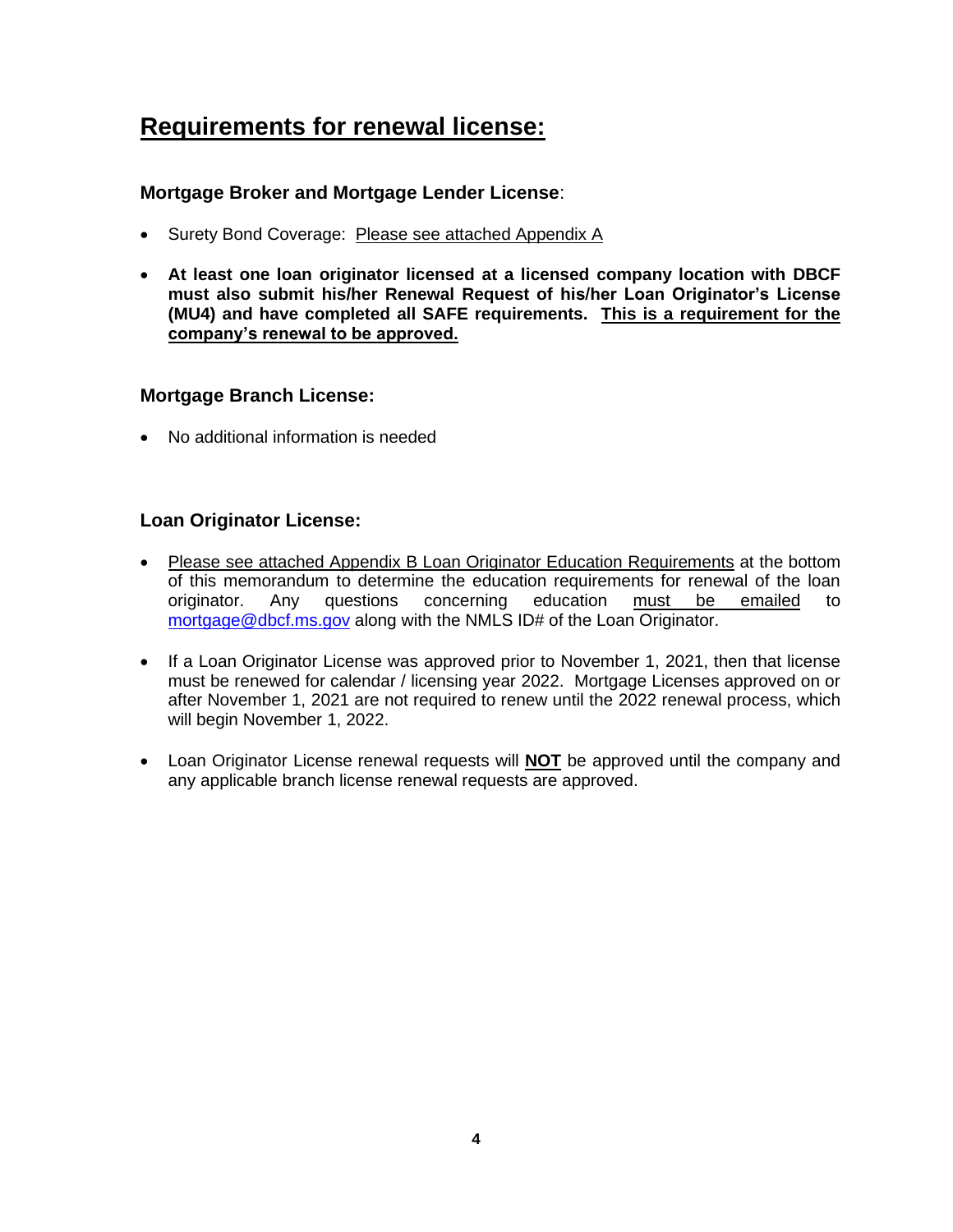#### **NMLS Call Center Helpline 1-855-665-7123 Toll Free**

The NMLS Resource Center has valuable tools to prepare for the NMLS Streamlined Renewal Process, including a license renewal tutorial and other training materials along with links to the participating states, uniform renewal checklists and attestation language. Click on the Licensing Renewal link on the home page of the NMLS Resource Center for details.

The NMLS website provides instructions on how the NMLS Renewal Process will work, along with links to the participating states websites, uniform renewal checklists and attestation language. If you have any difficulties entering this information or website technical questions, please contact the NMLS Call Center Help Line: 1-855-665-7123. The Department **will not** be able to answer questions concerning the accessibility of the system nor will the Department be able to guide you through the technical aspects of completing the forms. **The NMLS Call Center will be available for these questions at 1-855-665-7123**.

If you have any additional concerns or questions, please contact the Mortgage Division by email [mortgage@dbcf.ms.gov.](mailto:mortgage@dbcf.ms.gov) **Email will provide you with the fastest response time!!!** If email is unavailable for you, then you may call 1-800-844-2499; **however, please note that the response call back time could be up to 48 hours for the renewal period due to the increased work load**. **Please remember to include your NMLS ID# on all correspondence.**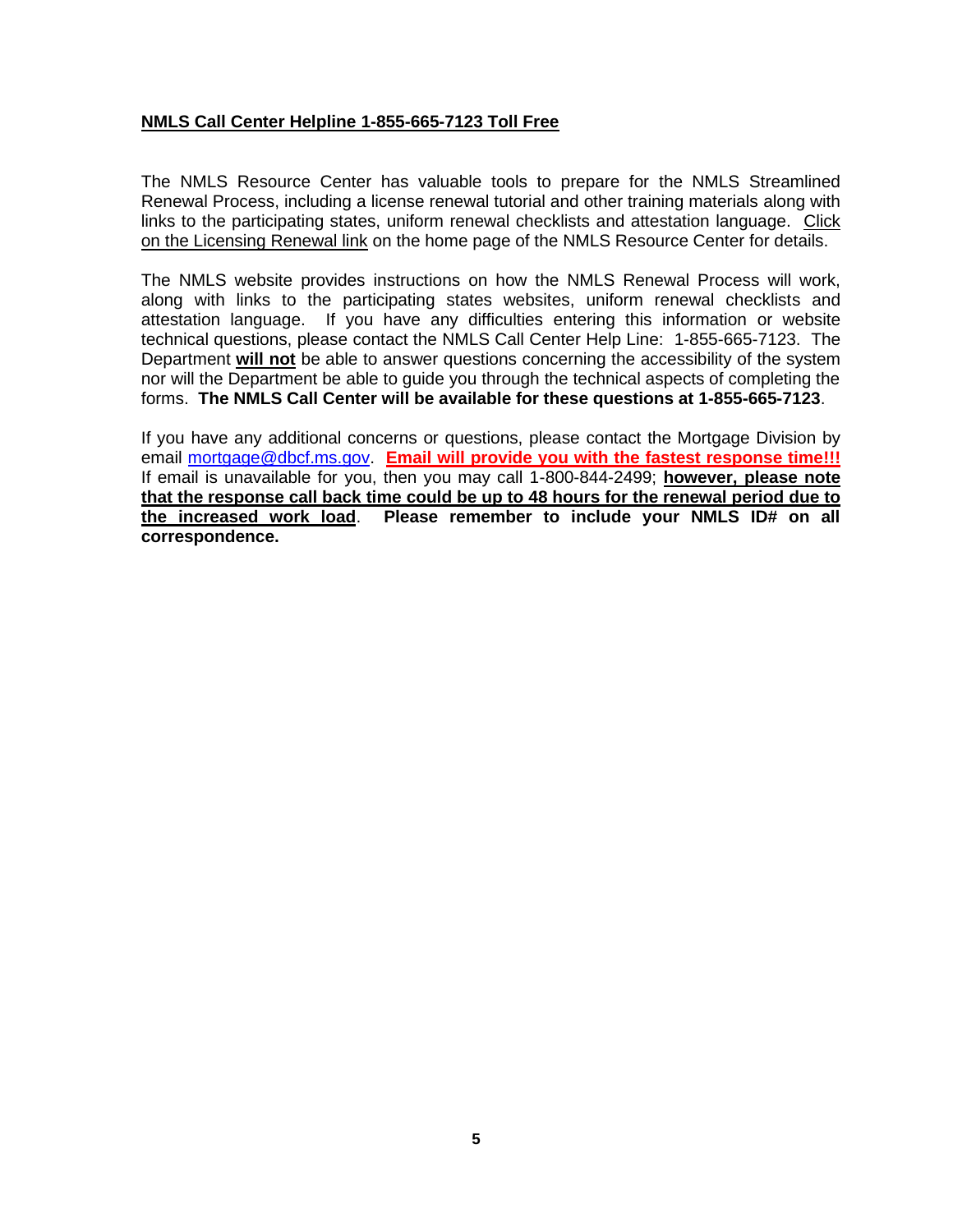# **Appendix A**

## **Company Surety Bond Requirements**

In order to renew, every licensed Mortgage Broker and Mortgage Lender must have completed the Mortgage Call Report's (MCR) Residential Mortgage Loan Activity (RMLA) for the four reporting quarters of calendar year 2020. The Surety Bond amount will be calculated on the information submitted in the MCR for all four quarters of 2020 for Origination of total closed loans. For Servicing, the 2020 fourth quarter will be utilized. The company will be required to submit the corresponding surety bond amount as outlined in the charts below. For Licensed Mortgage Brokers and Mortgage Lenders that were licensed during the licensing / calendar year 2020 or 2021, there **are NO tiered Surety Bond Amounts** for renewal. The amount of Surety Bond for Mortgage Brokers is \$25,000 and for Mortgage Lenders is \$150,000.

For example, for a Mortgage Broker, the company would add together all MCR RMLA four quarter reporting totals for closed loans for that quarter. When you have the total, you will review the below chart to see what amount of Electronic Surety Bond needs to be submitted via NMLS.

For example, for a Mortgage Lender, the company would add together all MCR RMLA four quarter reporting totals for closed loans for that quarter AND the servicing total for the  $4<sup>th</sup>$ quarter of 2020. When you have the total for both amounts, you will review the below chart to see what amount of Electronic Surety Bond needs to be submitted via NMLS.

**Electronic Surety Bond:** See the [ESB for NMLS Licensees page](http://mortgage.nationwidelicensingsystem.org/Pages/ESBforNMLSLicensees.aspx) of the NMLS Resource Center for more information. If the company does not have to change the surety bond amount based on the below chart, then nothing needs to be submitted or complete anything regarding the surety bond for renewal. The Department is no longer accepting paper surety bonds or paper continuation certificates.

**Again, for Licensed Mortgage Brokers and Mortgage Lenders that were licensed during the licensing / calendar year 2020 or 2021, there are NO tiered Surety Bond Amounts for renewal. The amount of Surety Bond is Mortgage Brokers: \$25,000 and Mortgage Lenders: \$150,000.** 

**\*\*\*** 

**Please see the chart below for the amount of required Surety Bond coverage in order to renew for companies NOT initially licensed during 2020 or 2021.**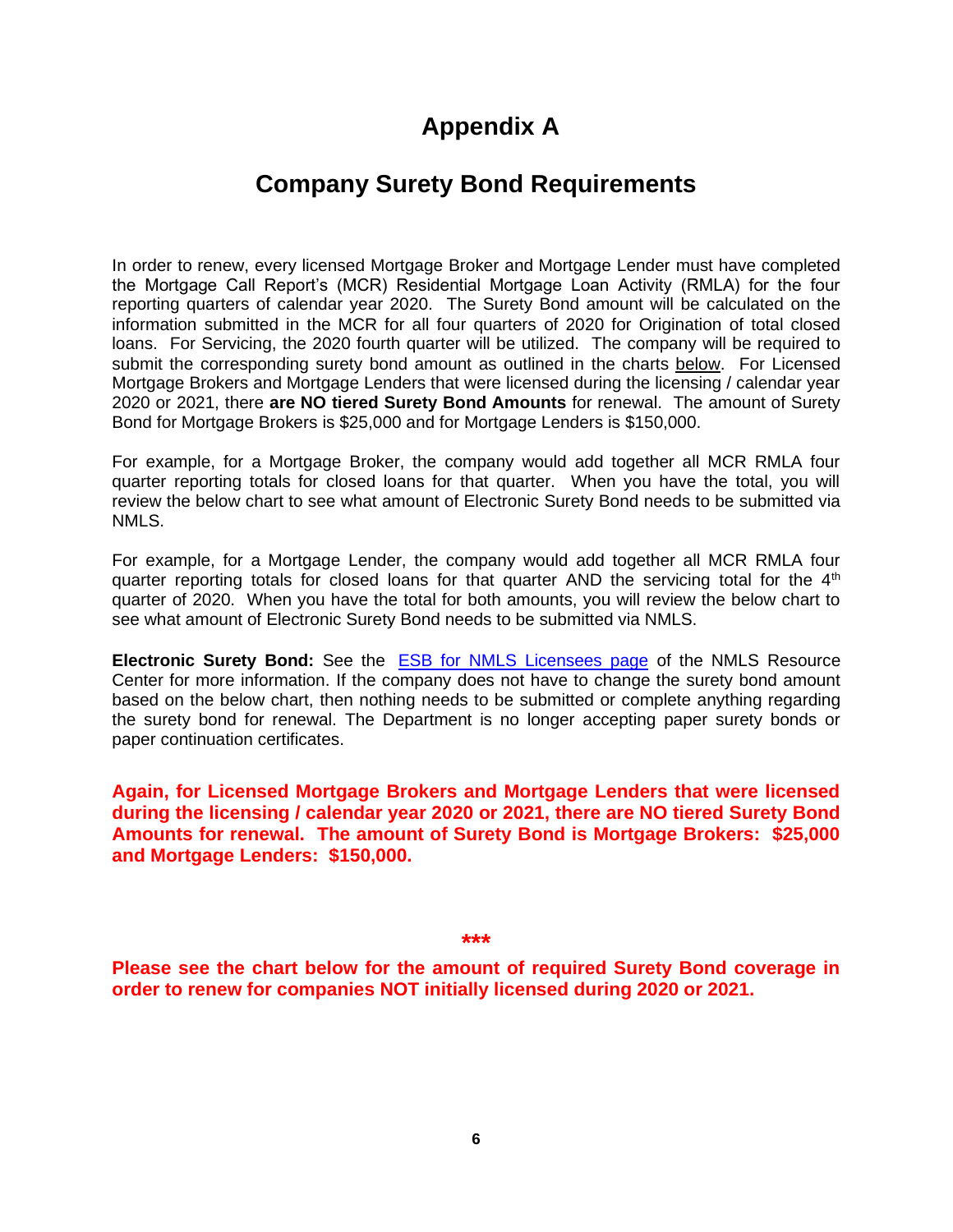# **SURETY BOND RENEWAL AMOUNT CHARTS**

# **Licensed Mortgage Broker:**

| \$ Amount of Closed Loans | <b>Amt Surety Bond Coverage</b> |
|---------------------------|---------------------------------|
| \$1,000,000 or less       | \$15,000                        |
| More than \$1,000,000 but |                                 |
| less than \$5,000,000     | \$20,000                        |
| More than \$5,000,0000    | \$25,000                        |
|                           |                                 |

If the company wishes to renew their existing bond amounts (Mortgage Broker \$25,000) that will be acceptable.

# **Licensed Mortgage Lender:**

| \$ Amount of Closed Loans  | <b>Amt Surety Bond Coverage</b> |
|----------------------------|---------------------------------|
| <b>AND Serviced Loans</b>  |                                 |
| \$10,000,000 or less       | \$75,000                        |
| More than \$10,000,000 but | \$100,000                       |
| less than \$25,000,000     |                                 |
| More than \$25,000,0000    | \$150,000                       |
|                            |                                 |

If the company wishes to renew their existing bond amounts (Mortgage Lender \$150,000) that will be acceptable.